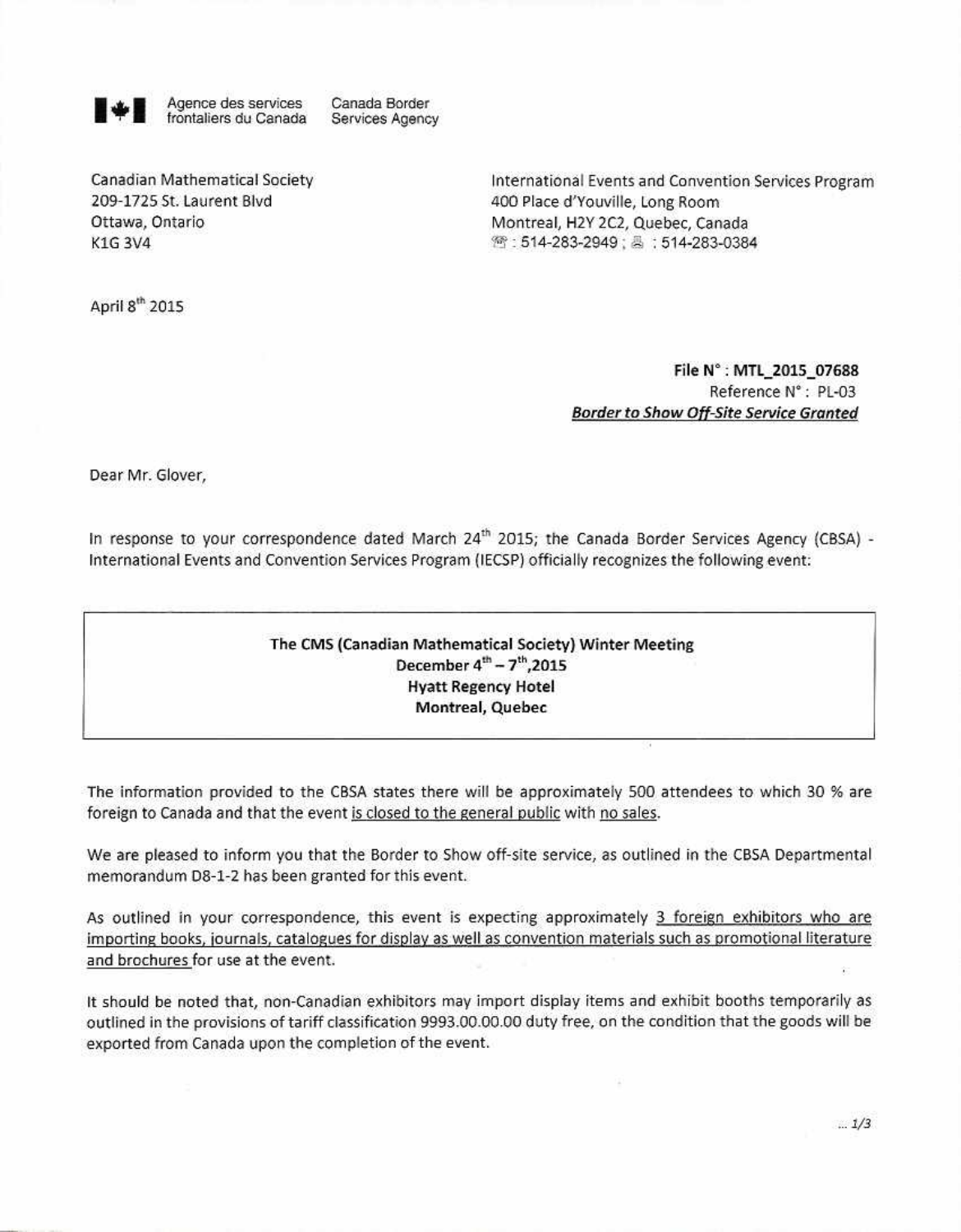Goods imported for sale are not eligible under tariff No. 9993.00.00.00. These goods must be accounted for at time of release on a Form B3, Canada Customs Coding Form. Commercial release processing is fully explained in Customs Memorandum D17-1-5.

Under certain circumstances, the CBSA will require a security deposit on goods temporarily imported to Canada. These goods are normally documented on the Temporary Admission Permit (Form E29B).

At the time of exportation, goods granted temporary admission on a Form E29B or Carnet must be presented along with importer's/owner's copies of the appropriate documentation to CBSA for verification and certification. This presentation may occur at a CBSA office inland or at the port of export, depending on the circumstances involved and is necessary for you to receive a refund of any securities posted. Please note that the refund is not immediate.

**Mendelssohn Event Logistics has been designated as the official customs broker for this event.** If you have any questions regarding importing meeting materials into Canada or if you wish to inquire as to the brokerage services provided, please contact Diane Labbe at (514)-987-2700 ext.2123 or 1-800-665-4628.

CBSA requires everyone seeking admission into Canada to properly declare themselves to CBSA by providing accurate identification. CBSA will accepta valid passport as proof of citizenship.

Persons who have been convicted of any criminal offences may be inadmissible to Canada. For more information please visit: http://www.cic.gc.ca/english/information/inadmissibility/index.asp

If you have attendees from visa-requiring countries (http://www.cic.gc.ca/english/visit/visas.asp), please contact the Special Events Unit of Citizenship and Immigration Canada (CIC) at special.events@cic.gc.ca with the specifics of your event. They will assess the visa requirements of your event.

Foreign nationals may engage in exhibiting, selling or displaying goods without a work permit provided they are not selling to the general public. Direct sales to the general public require a work permit. For more information please visit: http://www.cic.gc.ca/english/work/index.asp

To facilitate border procedures it is recommended that. exhibitors, carriers, ail organizations, attendees be provided a copy of this letter for presentation to a CBSA Border Services Officer upon their arrivai to Canada.